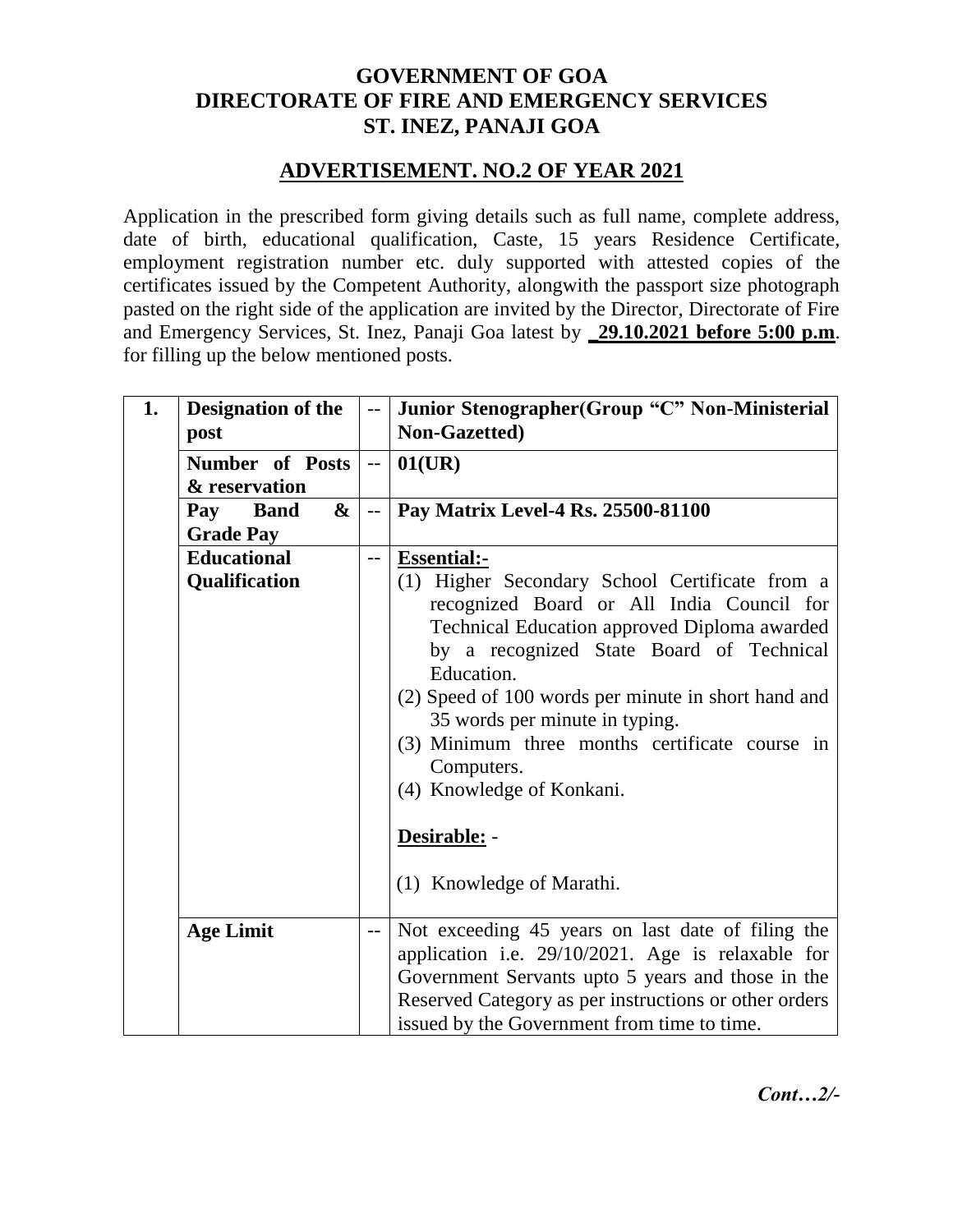| Gazetted)<br>post                                                                    | Sub-Officer (Group "C" Non-Ministerial Non- |
|--------------------------------------------------------------------------------------|---------------------------------------------|
|                                                                                      |                                             |
| <b>Number</b> of Posts<br>12 (ST-1, OBC-4, UR-6, EWS-01)<br>$\overline{\phantom{a}}$ |                                             |
| & reservation                                                                        |                                             |
| &<br>Pay Matrix Level-4 Rs. 25500-81100<br>Pay<br><b>Band</b><br>$\overline{a}$      |                                             |
| <b>Grade Pay</b>                                                                     |                                             |
| <b>Educational</b><br><b>Essential (For Male and Female candidates):</b><br>$-$      |                                             |
| Qualification<br>(1) Higher Secondary School Certificate from a                      |                                             |
| recognized Board or All India Council for                                            |                                             |
| Technical Education approved Diploma awarded                                         |                                             |
| by a recognized State Board of Technical                                             |                                             |
| Education or equivalent qualification preferably                                     |                                             |
| in Science or Engineering subjects from a                                            |                                             |
| recognized Institution.                                                              |                                             |
|                                                                                      |                                             |
| (2) Knowledge of Konkani                                                             |                                             |
|                                                                                      |                                             |
| (3) Must possess at least the following minimum                                      |                                             |
| physical standards:-                                                                 |                                             |
| <b>Male Candidate:-</b>                                                              |                                             |
| (a) Height without boots or shoes $-165$ cms.                                        |                                             |
| (b) Chest (Normal) $-79$ cms.                                                        |                                             |
| (c) Chest (Expanded) $-84$ cms.                                                      |                                             |
| (d) Chest (Expansion) $-05$ cms.                                                     |                                             |
| (e) Ability to run a distance of 100 metres with                                     |                                             |
| a load of approximately 50 kgs. in a minute                                          |                                             |
| or 100 metres run in less than 13 seconds                                            |                                             |
| and capable of climbing a rope or a vertical                                         |                                             |
| pipe to a height of upto 4 metres from the                                           |                                             |
| ground.                                                                              |                                             |
|                                                                                      |                                             |
| <b>Female Candidate:-</b>                                                            |                                             |
| (a) Height without boots or shoes $-161$ cms.                                        |                                             |
| (b) Ability to run a distance of 100 metres with                                     |                                             |
| a load of approximately 40 kgs. in a minute                                          |                                             |
| or 100 metres run in less than 15 seconds                                            |                                             |
| and capable of climbing a rope or a vertical                                         |                                             |
| pipe to a height of upto 4 metres from the                                           |                                             |
| ground.                                                                              |                                             |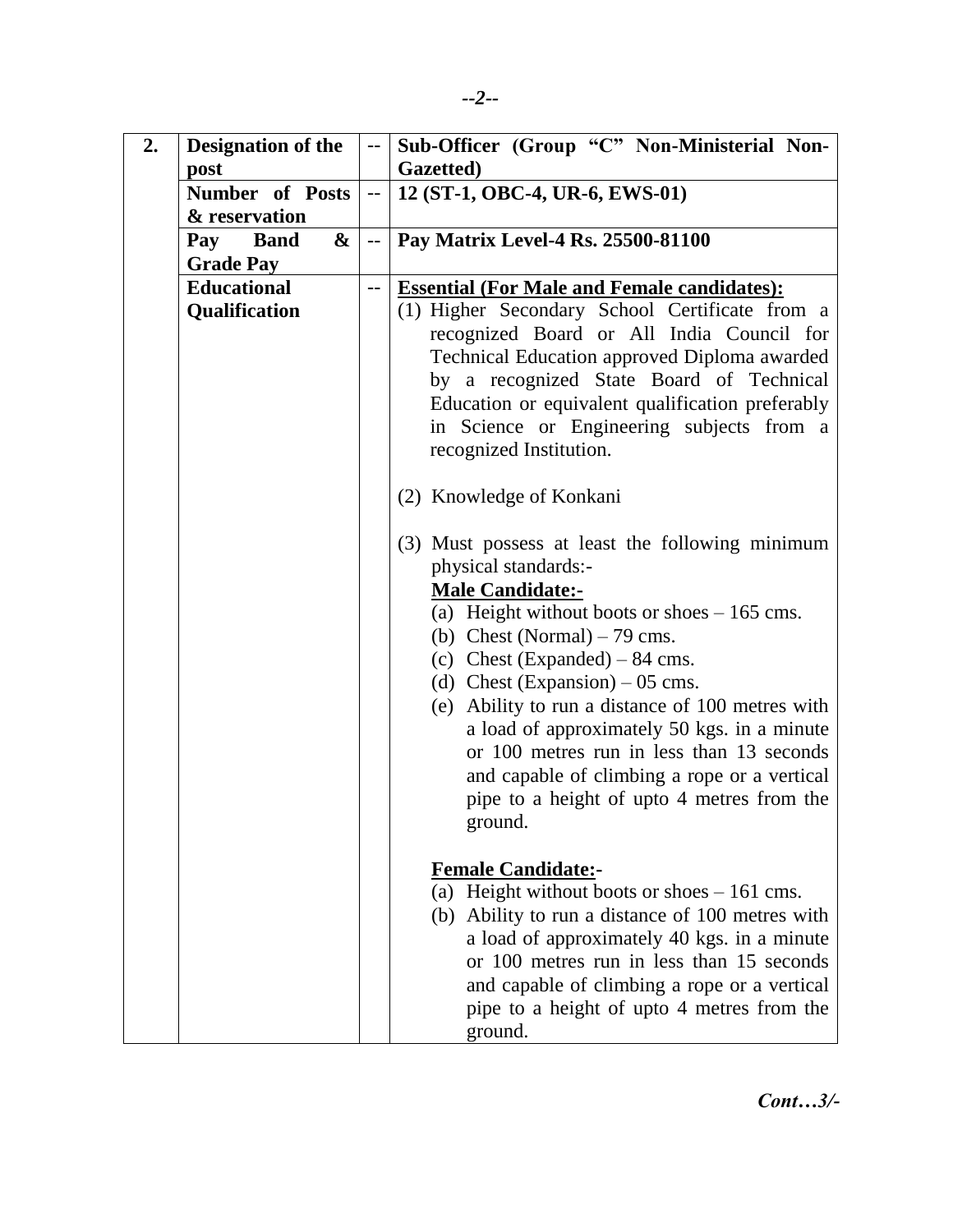|    |                                             |                          |                                                                                                                                                                                 |                   | (2) Must be certified to possess the visual                                                                                                                                                                                                                            |      |  |
|----|---------------------------------------------|--------------------------|---------------------------------------------------------------------------------------------------------------------------------------------------------------------------------|-------------------|------------------------------------------------------------------------------------------------------------------------------------------------------------------------------------------------------------------------------------------------------------------------|------|--|
|    |                                             |                          | standards specified below without glasses:-                                                                                                                                     |                   |                                                                                                                                                                                                                                                                        |      |  |
|    |                                             |                          | (For Male and Female candidates):                                                                                                                                               |                   |                                                                                                                                                                                                                                                                        |      |  |
|    |                                             |                          |                                                                                                                                                                                 | <b>Vision</b>     | <b>Right</b>                                                                                                                                                                                                                                                           | Left |  |
|    |                                             |                          | (i)                                                                                                                                                                             | Distant<br>Vision | $6/6$ (Snellen)                                                                                                                                                                                                                                                        | 6/6  |  |
|    |                                             |                          | (ii)                                                                                                                                                                            | Near<br>Vision    | $0.5$ (Snellen)                                                                                                                                                                                                                                                        | 0.5  |  |
|    |                                             |                          | Each eye must have a full field vision. Colour<br>blindness, squint or any morbid condition of<br>the eye or eyelids of either eye shall be<br>deemed to be a disqualification. |                   |                                                                                                                                                                                                                                                                        |      |  |
|    |                                             |                          | Desirable: -<br>(2) Knowledge of Marathi.                                                                                                                                       |                   | (1) Degree in B.Sc. Fire Technology from a<br>recognised University or equivalent.                                                                                                                                                                                     |      |  |
|    | <b>Age Limit</b>                            | $-$                      |                                                                                                                                                                                 |                   | Not exceeding 35 years as on last date of filing the<br>application i.e. 29/10/2021. Age is relaxable for<br>Government Servants upto 5 years and those in the<br>Reserved Category as per instructions or other orders<br>issued by the Government from time to time. |      |  |
| 3. | <b>Designation of the</b>                   | $-\,-$                   | Driver Operator (Group "C" Non-Ministerial                                                                                                                                      |                   |                                                                                                                                                                                                                                                                        |      |  |
|    | post<br><b>Number</b> of Posts              | $\overline{\phantom{a}}$ | Non-Gazetted)                                                                                                                                                                   |                   | 44 (SC-1, OBC-16, UR-23, E.W.S-4)                                                                                                                                                                                                                                      |      |  |
|    | & reservation                               |                          | <b>Ex-Service - man)</b>                                                                                                                                                        |                   | (Out of 44 vacancies 3 posts are reserved for                                                                                                                                                                                                                          |      |  |
|    | &<br><b>Band</b><br>Pay<br><b>Grade Pay</b> |                          |                                                                                                                                                                                 |                   | Pay Matrix Level-3 Rs. 21700-69100                                                                                                                                                                                                                                     |      |  |
|    | <b>Educational</b><br>Qualification         | $-$                      | <b>Essential(Male Candidate)</b><br>the line.<br>(4) Knowledge of Konkani.                                                                                                      |                   | (1) Secondary School Certificate or equivalent<br>qualification from the recognized Board.<br>(2) Driving Licence for Heavy Vehicle.<br>(3) Unblemished experience of at least two years in                                                                            |      |  |

*Cont…4/-*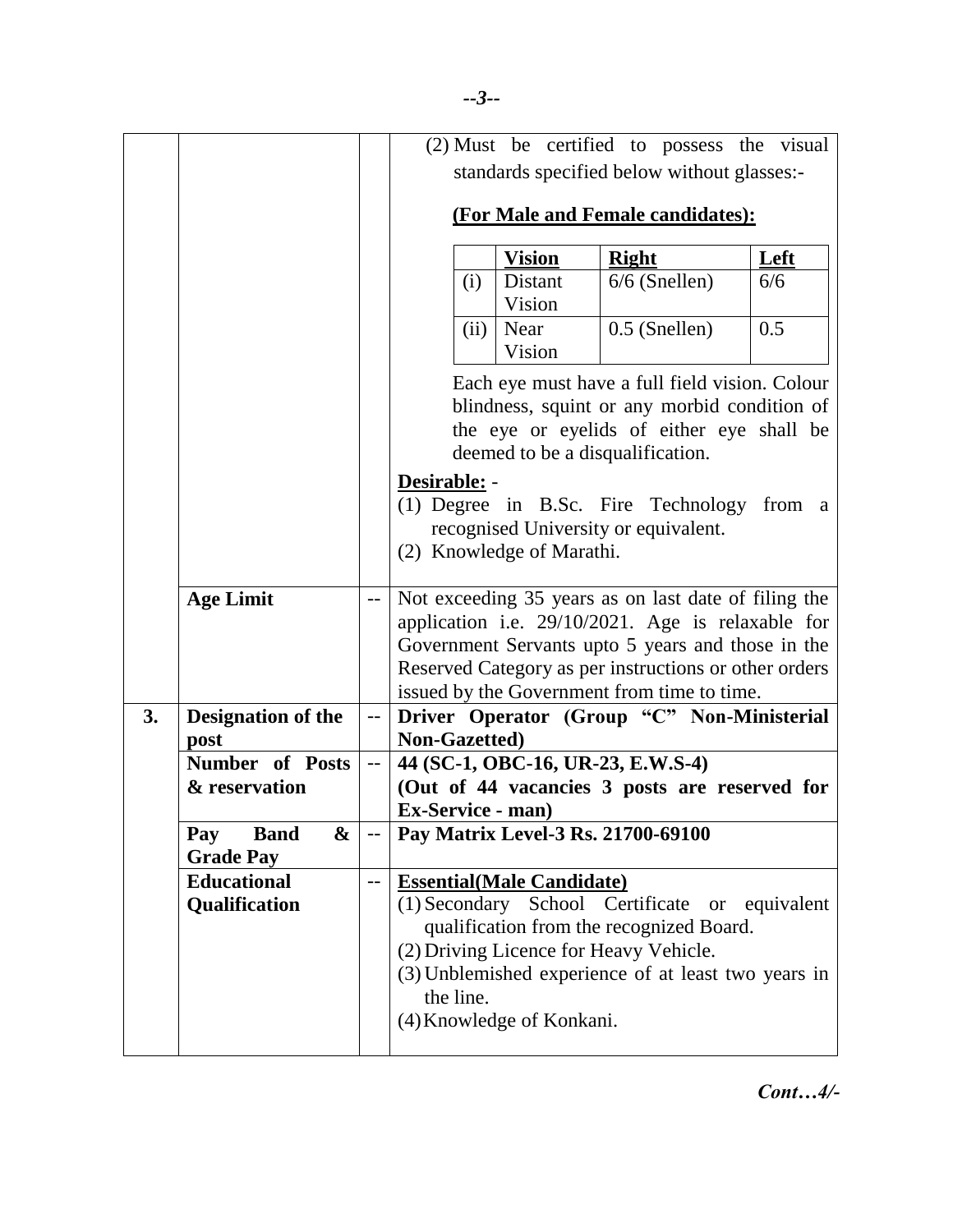|                  |       | (5) Must possess at least the following minimum<br>physical standards:-<br><b>Male Candidate:-</b><br>(a) Height without boots or shoes $-165$ cms.<br>(b) Chest (Normal) $-79$ cms.<br>(c) Chest (Expanded) $-84$ cms.<br>(d) Chest (Expansion) $-5$ cms.<br>(e) Ability to run a distance of 100 metres with a<br>load of approximately 50 kgs. in one minute<br>or 100 metres run in 12 to 13 seconds and<br>capable of climbing a rope or a vertical pipe<br>to a height of 3 metres to 6 meters from the<br>ground.<br>(6) Must be certified to possess the visual standards<br>specified below without glasses:- |                   |                 |     |  |
|------------------|-------|------------------------------------------------------------------------------------------------------------------------------------------------------------------------------------------------------------------------------------------------------------------------------------------------------------------------------------------------------------------------------------------------------------------------------------------------------------------------------------------------------------------------------------------------------------------------------------------------------------------------|-------------------|-----------------|-----|--|
|                  |       | <b>Vision</b><br>Left<br><b>Right</b>                                                                                                                                                                                                                                                                                                                                                                                                                                                                                                                                                                                  |                   |                 |     |  |
|                  |       | (i)                                                                                                                                                                                                                                                                                                                                                                                                                                                                                                                                                                                                                    | Distant<br>Vision | $6/6$ (Snellen) | 6/6 |  |
|                  |       | 0.5<br>(ii)<br>Near<br>0.5 (Snellen)<br>Vision                                                                                                                                                                                                                                                                                                                                                                                                                                                                                                                                                                         |                   |                 |     |  |
|                  |       | Colour blindness, squint or any morbid<br>condition of the eyes or the eyelids shall be<br>deemed to be a disqualification.                                                                                                                                                                                                                                                                                                                                                                                                                                                                                            |                   |                 |     |  |
| <b>Age Limit</b> | $- -$ | Not exceeding 35 years as on last date of filing the<br>application i.e. 29/10/2021 Age is relaxable for<br>Government Servants upto 5 years and those in the<br>Reserved Category as per instructions or other orders<br>issued by the Government from time to time.                                                                                                                                                                                                                                                                                                                                                  |                   |                 |     |  |

*Cont…5/-*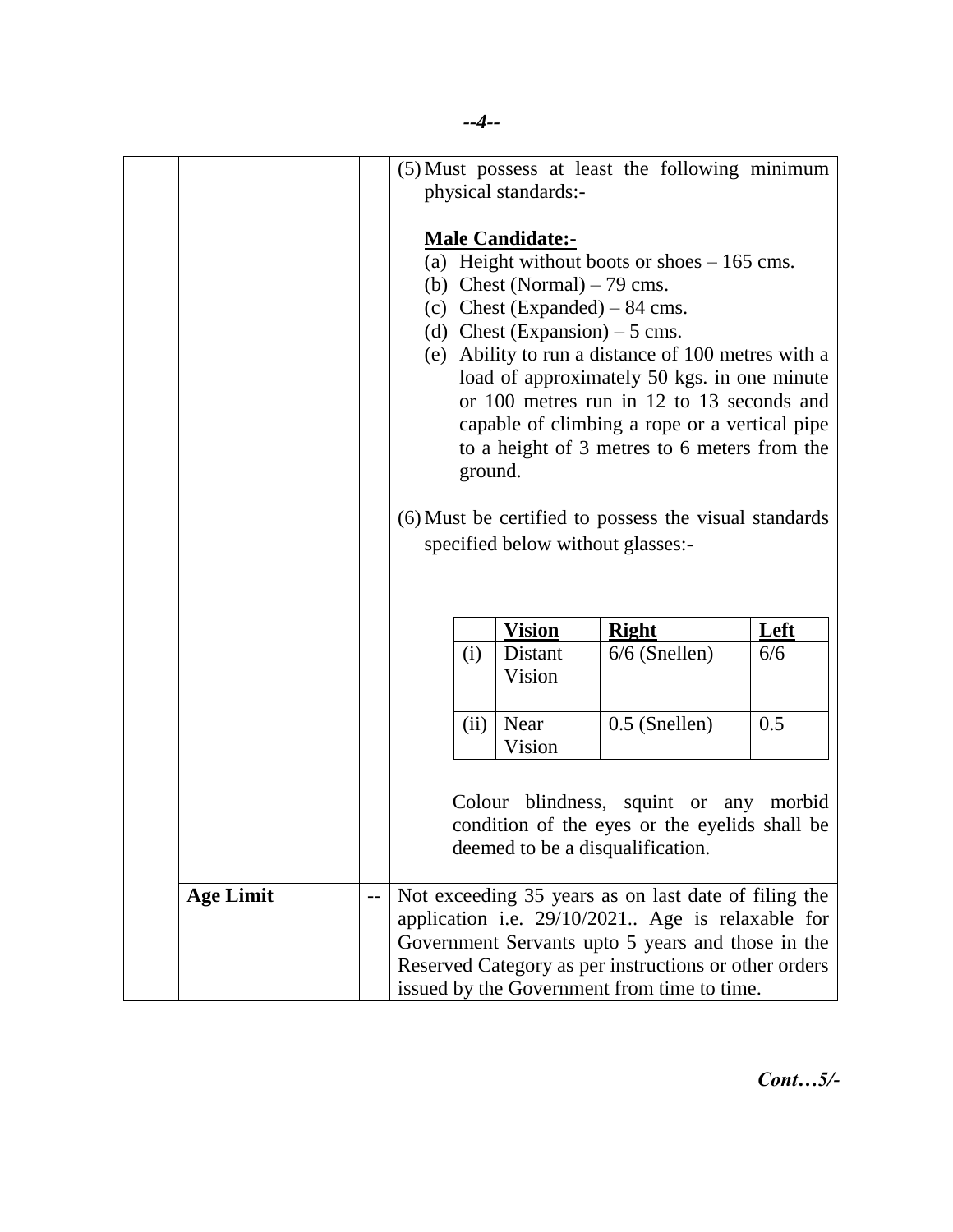| <b>Designation of the</b><br>4. |                        | $\mathord{\hspace{1pt}\text{--}\hspace{1pt}}$ | Watch Room Operator (Group "C"<br>Non-                 |  |  |  |  |
|---------------------------------|------------------------|-----------------------------------------------|--------------------------------------------------------|--|--|--|--|
| post                            |                        |                                               | <b>Ministerial Non-Gazetted)</b>                       |  |  |  |  |
|                                 | <b>Number of Posts</b> |                                               | 10 (OBC-3, UR-2, EWS-05)                               |  |  |  |  |
|                                 | & reservation          |                                               |                                                        |  |  |  |  |
| <b>Band</b><br>Pay              | &                      | $\mathord{\hspace{1pt}\text{--}\hspace{1pt}}$ | Pay Matrix Level-2 Rs. 19900-63200                     |  |  |  |  |
| <b>Grade Pay</b>                |                        |                                               |                                                        |  |  |  |  |
| <b>Educational</b>              |                        | $-$                                           | <b>Essential (Male Candidate)</b>                      |  |  |  |  |
| Qualification                   |                        |                                               | (1) Secondary School Certificate or equivalent         |  |  |  |  |
|                                 |                        |                                               | qualification from a recognized Board.                 |  |  |  |  |
|                                 |                        |                                               | (2) Knowledge of Konkani.                              |  |  |  |  |
|                                 |                        |                                               | (3) Must possess at least the following minimum        |  |  |  |  |
|                                 |                        |                                               | physical standards:                                    |  |  |  |  |
|                                 |                        |                                               | (a) Height without boots or shoes $-165$ cms.          |  |  |  |  |
|                                 |                        |                                               | (b) Chest (Normal) $-79$ cms.                          |  |  |  |  |
|                                 |                        |                                               | (c) Chest (Expanded) $-84$ cms.                        |  |  |  |  |
|                                 |                        |                                               | (d) Chest (Expansion) $-5$ cms.                        |  |  |  |  |
|                                 |                        |                                               | (e) Ability to run a distance of 100 yards with a      |  |  |  |  |
|                                 |                        |                                               |                                                        |  |  |  |  |
|                                 |                        |                                               | load of approximately 50 kgs. in a minute or           |  |  |  |  |
|                                 |                        |                                               | 100 metres run in 12 to 13 seconds and also            |  |  |  |  |
|                                 |                        |                                               | capable of climbing a rope or a vertical pipe          |  |  |  |  |
|                                 |                        |                                               | to a height of 8 feet to 10 feet from the              |  |  |  |  |
|                                 |                        |                                               | ground.                                                |  |  |  |  |
|                                 |                        |                                               | (4) Must be certified to possess the visual standards  |  |  |  |  |
|                                 |                        |                                               | specified below without glasses:-                      |  |  |  |  |
|                                 |                        |                                               |                                                        |  |  |  |  |
|                                 |                        |                                               |                                                        |  |  |  |  |
|                                 |                        |                                               | <b>Vision</b><br>Left<br><b>Right</b>                  |  |  |  |  |
|                                 |                        |                                               | <b>Distant Vision</b><br>$6/6$ (Snellen)<br>6/6<br>(i) |  |  |  |  |
|                                 |                        |                                               | <b>Near Vision</b><br>$0.5$ (Snellen)<br>(ii)<br>0.5   |  |  |  |  |
|                                 |                        |                                               | Colour blindness, squint or any morbid                 |  |  |  |  |
|                                 |                        |                                               | condition of the eye or eyelids of either eye shall    |  |  |  |  |
|                                 |                        |                                               | be deemed to be a disqualification.                    |  |  |  |  |
|                                 |                        |                                               | <b>Desirable:</b> - Knowledge of Marathi.              |  |  |  |  |
| <b>Age Limit</b>                |                        | --                                            | Not exceeding 35 years as on last date of filing the   |  |  |  |  |
|                                 |                        |                                               | application i.e. 29/10/2021 Age is relaxable for       |  |  |  |  |
|                                 |                        |                                               | Government Servants upto 5 years and those in the      |  |  |  |  |
|                                 |                        |                                               | Reserved Category as per instructions or other orders  |  |  |  |  |
|                                 |                        |                                               | issued by the Government from time to time.            |  |  |  |  |

*Cont…6/-*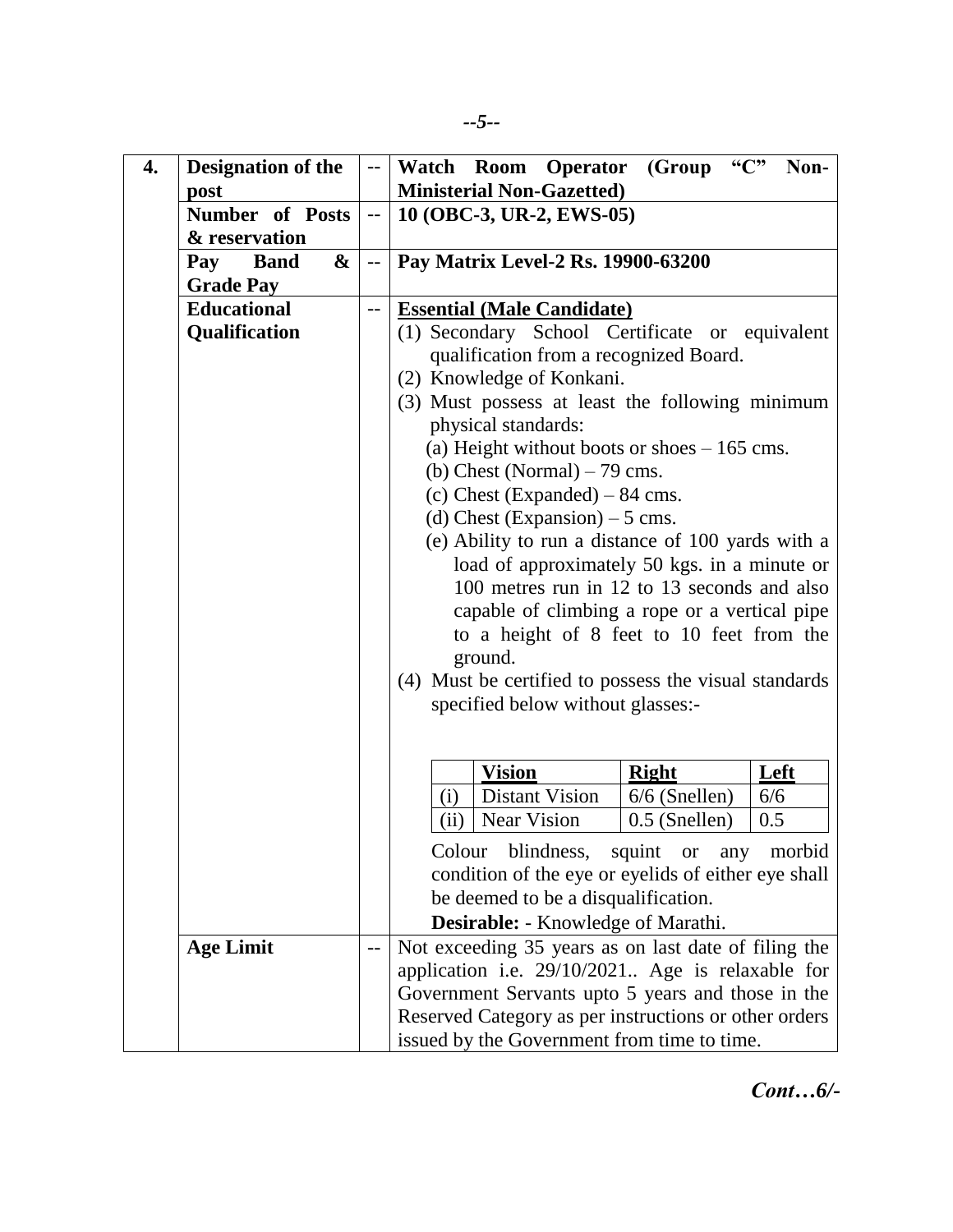| 5. | <b>Designation of the</b><br>post           | $\qquad \qquad -$                             | Fire Fighter(Group "C" Non-Ministerial Non-<br>Gazetted)                                                                                                                                                                                                                                                                                                                                                       |
|----|---------------------------------------------|-----------------------------------------------|----------------------------------------------------------------------------------------------------------------------------------------------------------------------------------------------------------------------------------------------------------------------------------------------------------------------------------------------------------------------------------------------------------------|
|    | <b>Number of Posts</b><br>& reservation     | $- -$                                         | 189 (SC-3, ST-16, OBC-79, UR-74, EWS-17)<br>(Out of 189 vacancies 8 posts are reserved for<br>Ex-Serviceman)                                                                                                                                                                                                                                                                                                   |
|    | <b>Band</b><br>&<br>Pay<br><b>Grade Pay</b> | $\mathord{\hspace{1pt}\text{--}\hspace{1pt}}$ | Pay Matrix Level-2 Rs. 19900-63200.                                                                                                                                                                                                                                                                                                                                                                            |
|    | <b>Educational</b><br>Qualification         | --                                            | <b>Essential (For Male and Female candidates):</b><br>(1) Secondary School Certificate or equivalent<br>qualifications from the recognized Board.<br>(2) Knowledge of Konkani.<br>(3) Must possess at least the following minimum                                                                                                                                                                              |
|    |                                             |                                               | physical standards:-                                                                                                                                                                                                                                                                                                                                                                                           |
|    |                                             |                                               | <b>Male Candidate:-</b>                                                                                                                                                                                                                                                                                                                                                                                        |
|    |                                             |                                               | (a) Height without boots or shoes $-165$ cms.<br>(b) Chest (Normal) $-79$ cms.<br>(c) Chest (Expanded) $-84$ cms.<br>(d) Chest (Expansion) $-05$ cms.<br>(e) Ability to run a distance of 100 metres with<br>a load of approximately 50 kgs. in a minute<br>or 100 metres run in less than 13 seconds<br>and capable of climbing a rope or a vertical<br>pipe to a height of upto 4 metres from the<br>ground. |
|    |                                             |                                               | <b>Female Candidate:-</b>                                                                                                                                                                                                                                                                                                                                                                                      |
|    |                                             |                                               | (a) Height without boots or shoes $-161$ cms.<br>(b) Ability to run a distance of 100 metres with<br>a load of approximately 40 kgs. in a minute<br>or 100 metres run in less than 15 seconds<br>and capable of climbing a rope or a vertical<br>pipe to a height of upto 4 metres from the<br>ground.                                                                                                         |

*Cont…7/-*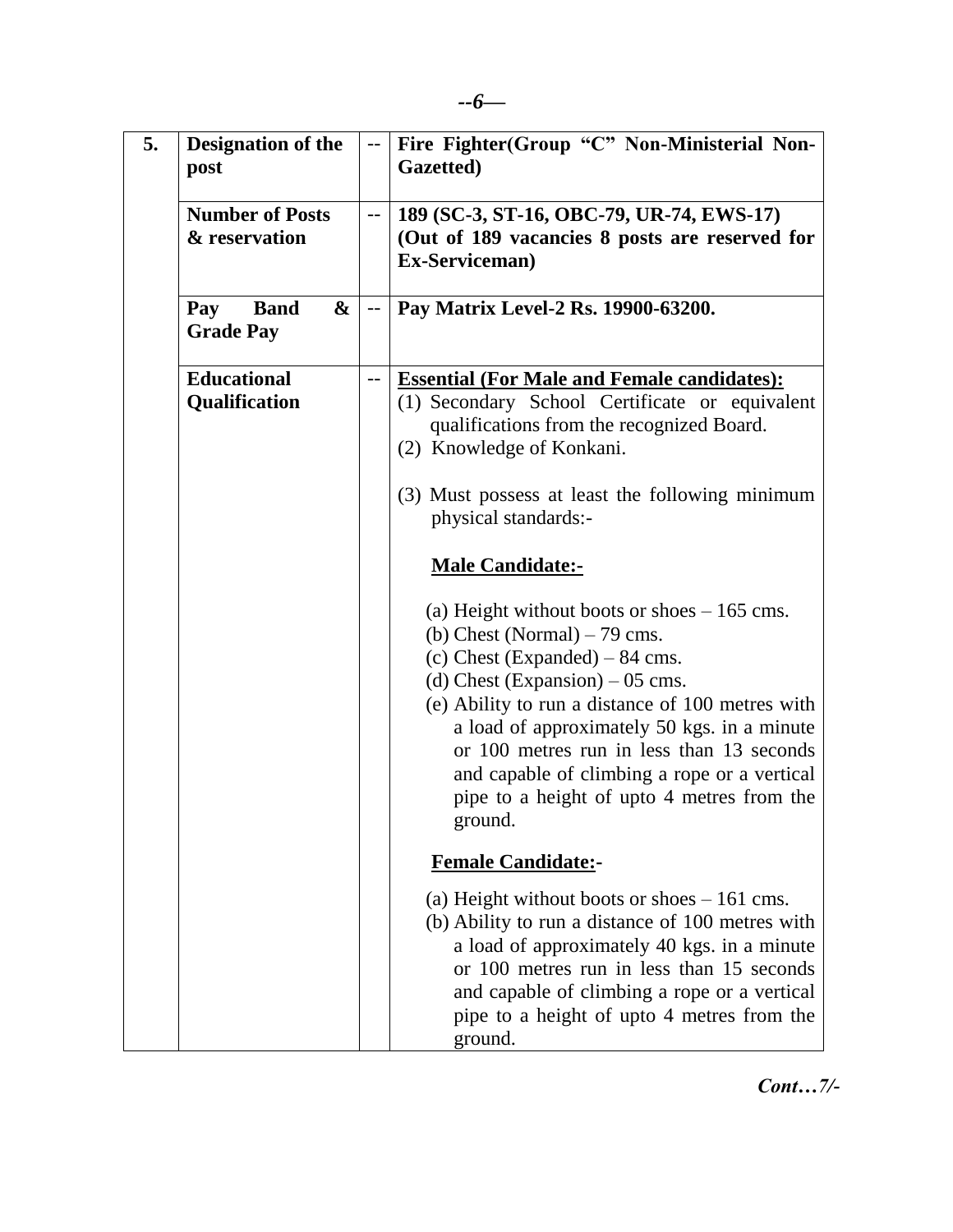|    |                                         |                | (4) Must be certified to possess the visual          |  |  |  |  |
|----|-----------------------------------------|----------------|------------------------------------------------------|--|--|--|--|
|    |                                         |                | standards specified below without glasses:-          |  |  |  |  |
|    |                                         |                | (For Male and Female candidates):                    |  |  |  |  |
|    |                                         |                | <b>Vision</b><br>Left<br><b>Right</b>                |  |  |  |  |
|    |                                         |                | Distant Vision<br>$6/6$ (Snellen)<br>6/6<br>(i)      |  |  |  |  |
|    |                                         |                | Near Vision<br>0.5 (Snellen)<br>0.5<br>(ii)          |  |  |  |  |
|    |                                         |                | Colour blindness, squint or any morbid               |  |  |  |  |
|    |                                         |                | condition of the eye or eyelids of either eye        |  |  |  |  |
|    |                                         |                | shall be deemed to be a disqualification.            |  |  |  |  |
|    |                                         |                | <b>Desirable:</b> - Knowledge of Marathi.            |  |  |  |  |
|    | <b>Age Limit</b>                        | --             | Not exceeding 28 years as on last date of filing the |  |  |  |  |
|    |                                         |                | application i.e. 29/10/2021. Age is relaxable for    |  |  |  |  |
|    |                                         |                | Government Servants upto 5 years and those in the    |  |  |  |  |
|    |                                         |                | Reserved Category as per instructions or other       |  |  |  |  |
|    |                                         |                | orders issued by the Government from time to         |  |  |  |  |
|    |                                         |                | time.                                                |  |  |  |  |
| 6. | <b>Designation of the</b>               | --             | Lower Division Clerk(Group "C" Non-Gazetted          |  |  |  |  |
|    | post                                    |                | <b>Ministerial</b> )                                 |  |  |  |  |
|    | No. of Posts<br>$\mathbf{\&}$           | $\overline{a}$ | 12 (OBC-3, UR-7, EWS-01, ST-1) Out of 12             |  |  |  |  |
|    | <b>Reservation</b>                      |                | posts, 1 post is reserved for Person with            |  |  |  |  |
|    |                                         |                | <b>Disability (Blindness and Low vision)</b>         |  |  |  |  |
|    | <b>Band</b><br>$\boldsymbol{\&}$<br>Pay | $- -$          | Pay Matrix Level-2 Rs. 19900-63200.                  |  |  |  |  |
|    | <b>Grade Pay</b>                        |                |                                                      |  |  |  |  |
|    | <b>Educational</b>                      | --             |                                                      |  |  |  |  |
|    |                                         |                | (1) Higher Secondary School Certificate from a       |  |  |  |  |
|    | Qualification                           |                | recognized Board or All India Council for            |  |  |  |  |
|    |                                         |                | Technical<br>Education<br>approved<br>Diploma        |  |  |  |  |
|    |                                         |                | awarded by a recognized State Board of               |  |  |  |  |
|    |                                         |                | Technical<br>Education<br>equivalent<br><b>or</b>    |  |  |  |  |
|    |                                         |                | qualification from a recognized Institution.         |  |  |  |  |
|    |                                         |                | (2) Knowledge of computer application/operations     |  |  |  |  |
|    |                                         |                | with typing speed of 30 words per minute in          |  |  |  |  |
|    |                                         |                | English.                                             |  |  |  |  |
|    |                                         |                | (3) Knowledge of Konkani.                            |  |  |  |  |
|    |                                         |                | <b>Desirable:</b> - Knowledge of Marathi.            |  |  |  |  |
|    | <b>Age Limit</b>                        | --             | Not exceeding 45 years as on last date of filing the |  |  |  |  |
|    |                                         |                | application i.e. 29/10/2021. Age is relaxable for    |  |  |  |  |
|    |                                         |                | Government Servants upto 5 years and those in the    |  |  |  |  |
|    |                                         |                | Reserved Category as per instructions or other       |  |  |  |  |
|    |                                         |                | orders issued by the Government from time to         |  |  |  |  |

*Cont…8/-*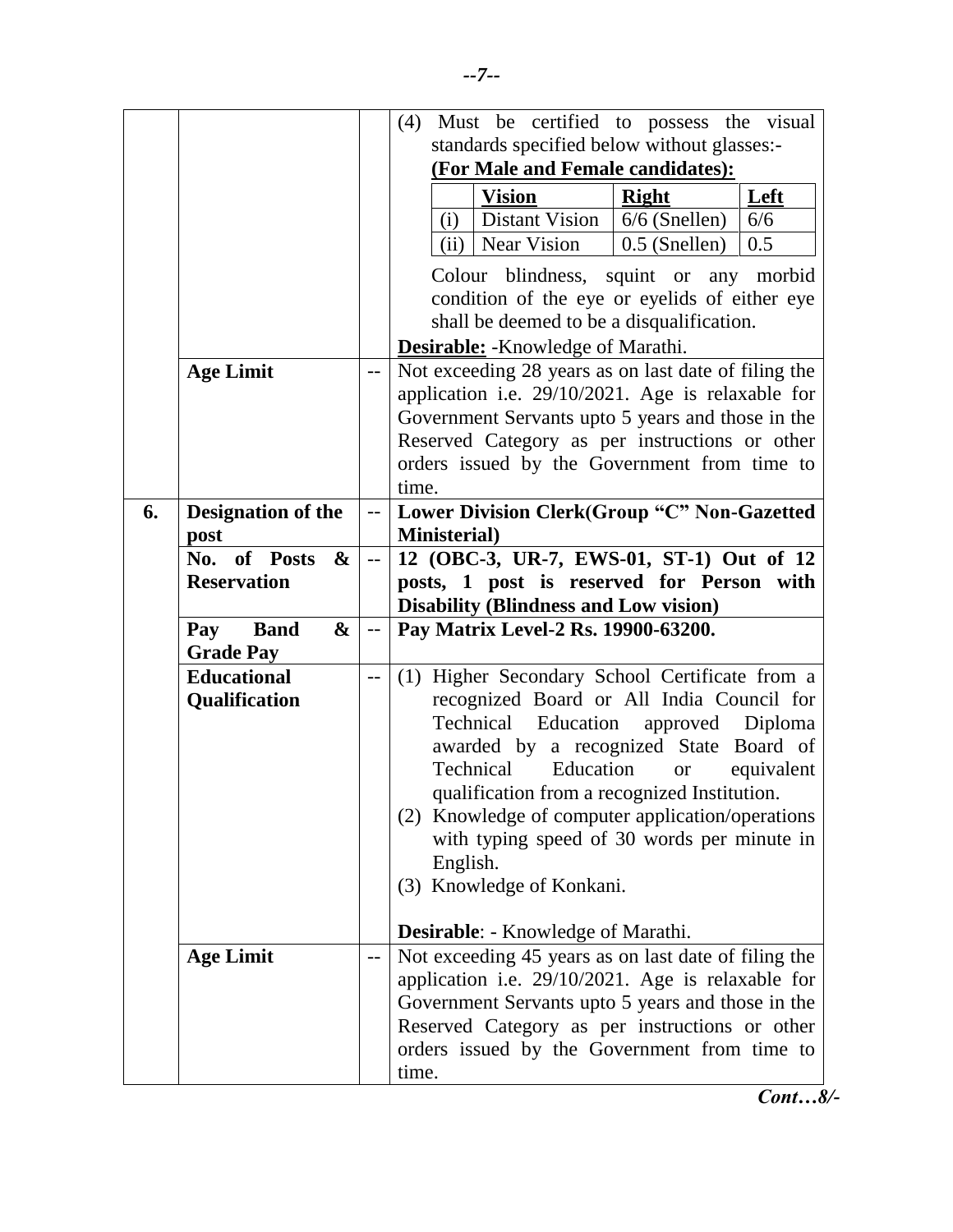The candidates belonging to Scheduled Caste, Scheduled Tribe, Other Backward Class, Person with disability and Ex-Serviceman will be applicable for upper Age limit as per Government instructions or orders from time to time.

The candidates applying for the post of **Sub-Officer, Driver Operator, Watch Room Operator and Fire Fighter** after qualifying in the documents verification will be put through Physical Efficiency Test. The qualified candidates shall have to appear for Written Examination consisting of 100 Marks. The candidate may refer the Syllabus for Written Examination on the Department's website **[www.dfes.goa.gov.in.](http://www.dfes.goa.gov.in/)**

The candidates applying for the post of **Junior Stenographer and Lower Division Clerk** qualifying in the documents verification requires to undergo Skill Test and the eligible candidates have to undergo written Examination consisting of 100 marks and nature of examination shall be subjective or objective or combination of both.

Only the eligible candidates fulfilling the criteria as per recruitment rules/Advertisement shall apply. Incomplete application forms will be summarily rejected and no intimation will be sent to the applicants in this regard. Applications received after last date of submission shall not be entertained.

**Sd/-**

### **(ASHOK MENON) DIRECTOR FIRE AND EMERGENCY SERVICES**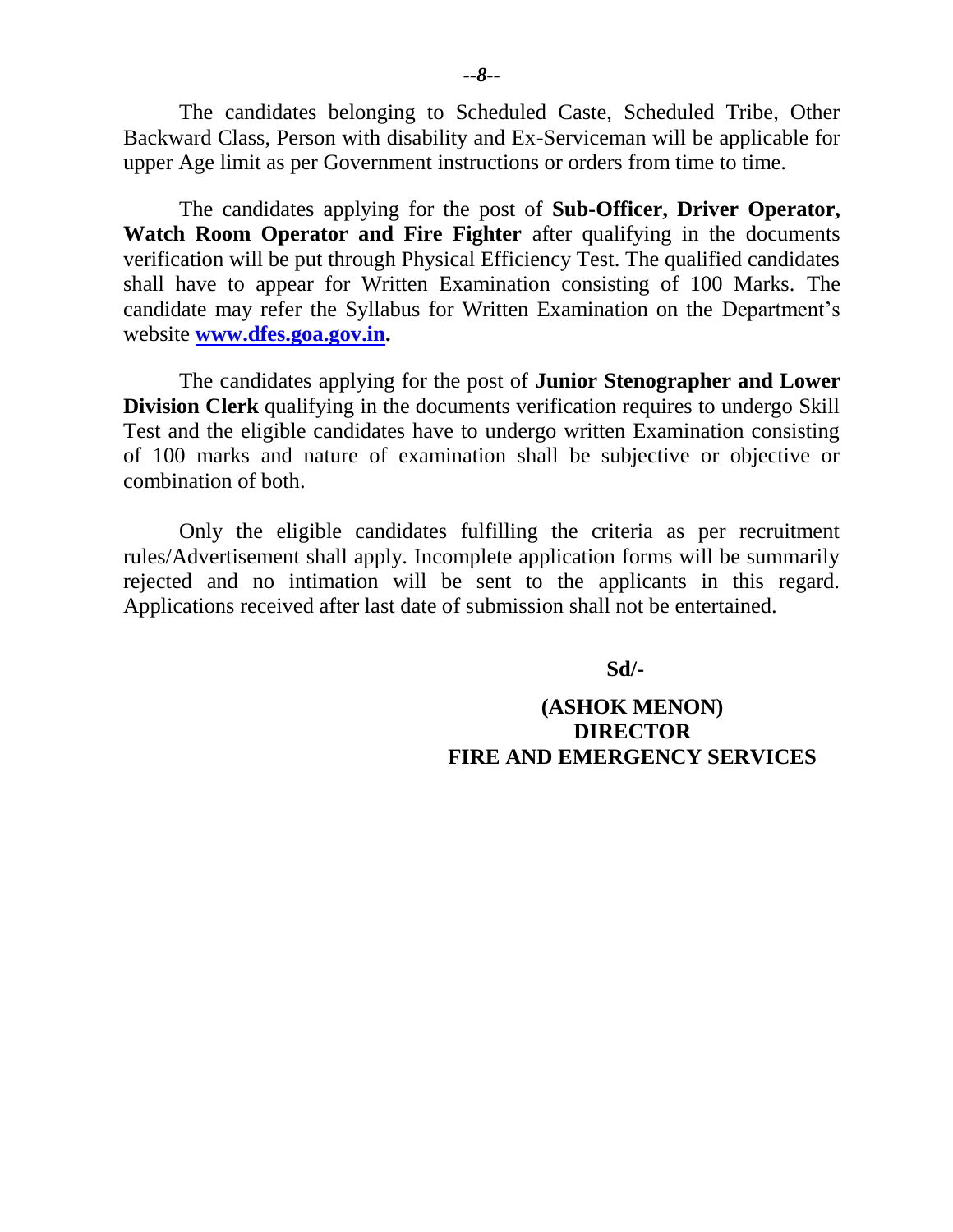# **APPLICATION FORM**

To,

**The Director, Directorate of Fire and Emergency Services, St. Inez, Panaji Goa.**

**PASTE PHOTOGRAPH**

Sir,

With reference to the Advertisement appeared in the local Newspaper\_\_\_\_\_\_\_\_\_\_\_\_\_dated;\_\_\_\_\_\_\_\_, I hereby apply for the post of \_\_\_\_\_\_\_\_\_\_\_\_\_\_\_\_\_\_ in the Directorate of Fire and Emergency Services. My Bio-Data is as under:-

| 1.               | <b>Full Name</b><br>(in CAPITAL LETTERS & as<br>per Birth Certificate)                  |               | <b>NAME</b> | <b>MIDDLE NAME</b>                    | <b>SURNAME</b> |
|------------------|-----------------------------------------------------------------------------------------|---------------|-------------|---------------------------------------|----------------|
| 2.               | <b>Father's/Husband's Name</b>                                                          | $\sim$ $\sim$ | <b>NAME</b> | <b>MIDDLE NAME</b>                    | <b>SURNAME</b> |
| 3.               | <b>Present Postal Address with</b><br><b>Taluka and Postal Pin code.</b>                | --            |             |                                       |                |
| $\overline{4}$ . | <b>Sex (Male/Female)</b>                                                                |               |             |                                       |                |
| 5.               | <b>Contact Telephone/Mobile</b><br><b>Number</b>                                        |               | (M)         | <u> 1990 - Johann Barbara, martxa</u> |                |
| 6.               | <b>Email ID</b>                                                                         | --            |             |                                       |                |
| 7.               | <b>Date of Birth</b><br>(Birth Certificate to be enclosed)                              | --            |             |                                       |                |
| 8.               | Age as on 29/10/2021                                                                    |               | Years       | Months                                |                |
| 9.               | <b>Educational Qualification</b><br>(Attested Copies of Certificates<br>to be enclosed) | --            |             |                                       |                |

*Cont…2/-*